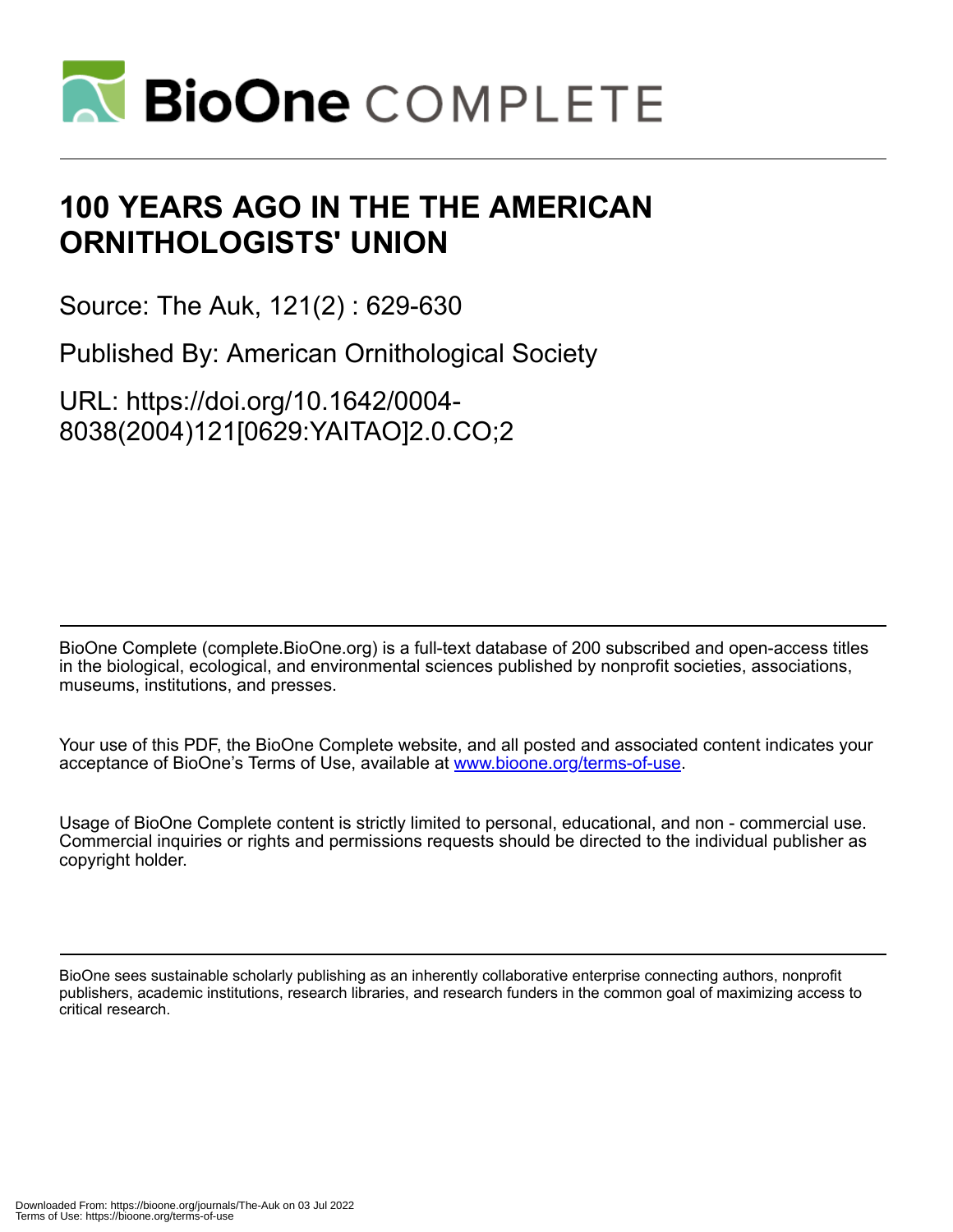## *100 Years Ago in The American Ornithologists' Union*



*The Auk* 121(2):629–630, 2004

In 1904, 32 major articles were published in *The Auk* (new series vol. 21, old series vol. 29), as well as the lengthy "Report of the A. O. U. Committee on the Protection of North American Birds for the Year 1903" (21:97–208), the Thirteenth Supplement to the AOU Check-List (21:411–424), and the report of the 21st Congress held in 1903.

The opening article was a memorial by A. K. Fisher for Thomas McIlwraith, one of the founding members of the Union. Born in Scotland, he had immigrated to Canada in 1853, where he was a successful businessman in Hamilton, Ontario. In 1887, he published *The Birds of Ontario, being a concise account of every species of bird known to have been found in Ontario: with a description of their nests and eggs, and instructions for collecting birds and preparing and preserving skins: also, directions how to form a collection of eggs*. That volume apparently was so well received that a second, revised edition was published in 1894. He died at age 78 and was survived by seven children, his wife having died two years earlier. One daughter, Jean, was a prolific writer on the history of Canada.

Notable articles published in this volume were "On the habits of the Laysan Albatross" by Walter K. Fisher (21:8–20), which included a picture of the rookery, showing albatrosses as far as the eye could see; a two-part piece on the nesting habitats of herons and egrets in Florida by A. C. Bent (21:20–29, 259–270); "Additional notes on the birds of the Upper Pecos" by Florence Merriam Bailey (21:349–363); and Milton S. Ray's "A fortnight on the Faralones" (21:425–442). A number of regional bird lists were published, as well as the results of a "collecting expedition" into the wilds of central and southeastern Washington during summer of 1903 by Robert Snodgrass (21: 223–233). Previously unpublished parts of John James Audubon's journal were published along with correspondences between Audubon and a young Spencer F. Baird (21:255–259), who would go on to become the second Secretary of the Smithsonian.

Joseph Grinnell presented a long and rambling argument (21:364–382) on the origin of the Chestnutbacked Chickadee (now *Poecile rufescens*, but *Parus rufesces* then). His assessment was that the species probably arose from the Boreal Chickadee (*Poecile hudsonica*) through a *Parus pre-hudsonicus* to *Parus pre-hudsonicus rufescens* route. With his usual insight, Grinnell stated, "It is *isolation* [his italics], either by barriers or by sufficient distance to more than counterbalance inheritance from the opposite type, that seems to me to be the absolutely essential condition for the differentiation of two species, at least in birds." Grinnell felt compelled to italicize "isolation" because the role of isolation in speciation had come into question with the rediscovery of Mendelian genetics (see Mayr 1966:482–488). Naturalists like Grinnell were emphasizing the role of isolation as articulated by Moritz Wagner in the late 1800s (see Starr 1905 who cited many bird examples and published comments from the leading ornithologists of the time), while geneticists and experimental evolutionists like De Vries were touting the importance of mutations. It was not until the Neo-synthesis and Theodosius Dobzhansky's (1937) treatment of isolating mechanisms that evolutionists again recognized the role of isolation in the process of speciation.

P. A. Taverner, the great Canadian ornithologist, presented an essay, or as he called it "a discussion," on the origin of migration (21:322–333). Why birds migrate in the fall was obvious, he thought: there was a lack of food, so they would starve if they did not migrate south, and they would perish from the cold if they did not starve. So it was spring migration that begged an explanation. In an interesting passage, he conceded that "it seems improbable that the birds themselves realize why they migrate." He reviewed the current theories for migration: (1) birds leave the tropics to escape arboreal nest predators, (2) migration is a product of birds' tendency to disperse during the breeding season to decrease breeding densities, and (3) birds migrate out of the tropics prior to breeding in search of insects that have become rare in the tropics during the dry season. Taverner dismissed those three explanations and offered a fourth: competition for food between early-nesting species and late-nesting species in the tropics. Invoking the "Law of Malthus," he envisioned the tropics supporting the fullest numbers of birds during winter. When spring arrives, it is not possible for all birds to breed and feed young—there just is not that much food. So, increasingly later breeders would have been forced to leave and seek other areas in which to breed. During this process of looking for suitable nesting areas to the north, birds would discover the rich resources available during summer in temperate environments. Taverner referred to that as a "zoological vacuum," stating that "Nature abhors a vacuum." Movements would have been small at first, but as the glacier ice caps retreated, birds would be able to go a little farther north each summer, eventually following the